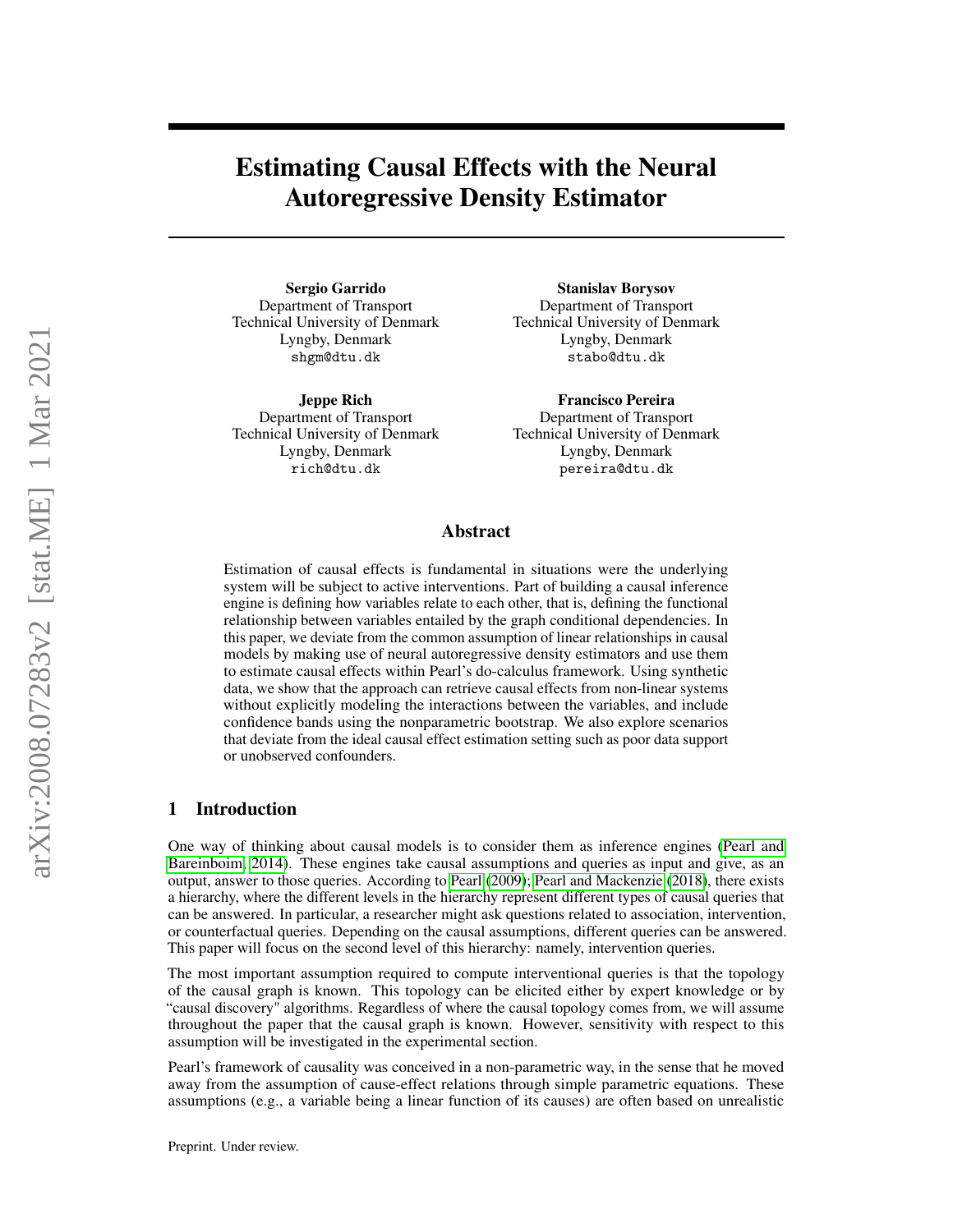simplifications and are not strictly required to estimate the models. While the assumption of linearity makes the estimation and, in some cases, the interpretation easier, such simplifications can have serious consequences for model parameters and predictions. In this paper, we build on recent advancements in the deep generative modeling literature [\(Larochelle and Murray, 2011;](#page-14-0) [Goodfellow et al.,](#page-14-1) [2016\)](#page-14-1) and demonstrate how researchers can move away from these assumptions. To accommodate a flexible representation of cause and effect relationships we propose using functional forms based on neural networks to model such relationships. Particularly, we propose the use of neural autoregressive density estimators (NADE) [\(Larochelle and Murray, 2011;](#page-14-0) [Uria et al., 2013\)](#page-15-3) to model independent causal mechanisms [\(Scholkopf, 2019\)](#page-15-4). The contributions of this paper are the following:

- We propose a new way to estimate causal effects using Pearl's do-calculus. Using this framework, we can estimate arbitrary interventions as long as these can be identified. The 'back-door' criterion and the 'front-door' adjustment, explained in Section [4,](#page-3-0) are special cases hereof.
- The proposed estimation method scales to high dimensions and complex relationships between the variables, as long as the structure representing these relationships is known.
- The resulting model preserves the properties of a generative model. It is therefore straightforward to create new data from the model or to impute missing values by doing ancestral sampling.
- Based on simulation we explore sensitivity with respect to different assumptions and demonstrate that the topology of the causal graph is indeed a sensitive assumption.

# 2 Related work

Estimating causal effects using linear functions is the common practice in the social sciences literature [\(Angrist, 1990;](#page-14-2) [Miguel and Kremer, 2004;](#page-14-3) [Angrist and Pischke, 2008\)](#page-14-4). A common assumption in these studies is that the outcome variable is modelled as a linear function of the parameters and the covariates. An exception is when there is additional domain expertise as how the covariates relate with the outcome. This way of modeling causal effects is restrictive and mainly applies to the estimation of single causal effects. In such cases, non-linear functions of the covariates can be used. One of the main motivations of using neural networks in order to estimate causal mechanisms is that they can be viewed as universal approximators [Cybenko](#page-14-5) [\(1989\)](#page-14-5). It is worth noting that while neural networks are a natural choice due to it flexibility with respect to both continuous and discrete problems, other universal approximators or powerful conditional density estimators, such as Gaussian Processes could have been used in much the same way for continuous problems.

## 2.1 Non-linear causal effect estimation

The idea of estimating causal effects in non-linear settings is not new. For example, [Hill](#page-14-6) [\(2011\)](#page-14-6) proposed a non-parametric Bayesian method—the Bayesian Additive Regression Trees (BART)—to estimate Average Treatment Effects (ATE). More recently, the literature on non-linear causal effect estimation has focused on estimating Individual Treatment Effects (ITE), for example, by using representations of a feed-forward neural network [\(Johansson et al., 2016\)](#page-14-7), multi-task Gaussian processes [\(Alaa and van der Schaar, 2017\)](#page-14-8), or a variant of a Generative Adversarial Network [\(Yoon](#page-15-5) [et al., 2018\)](#page-15-5). The approach proposed in this paper can be viewed as a generalization of the idea in [Hartford et al.](#page-14-9) [\(2017\)](#page-14-9), where deep neural networks are used to estimate causal effects using instrumental variables (deepIV), and further extended by [Bennett et al.](#page-14-10) [\(2019\)](#page-14-10) to a Generalized Method of Moments approach for instrumental variables. However both papers are only concerned with the estimation of causal effects using instrumental variables. All of this literature is mainly focused on the potential outcome framework literature, which is not as general as Pearl's causal framework and where the assumptions related to the causal graph are not stated as transparently as in Pearl's framework.

## 2.2 Neural autorregresive density estimators

The literature related to autoregressive density estimators is comprehensive. As mentioned in the Introduction, we are interested in approaches that use neural networks to learn useful representations from data. Here, we can highlight [Bengio and Bengio](#page-14-11) [\(1999\)](#page-14-11) who introduced the idea of using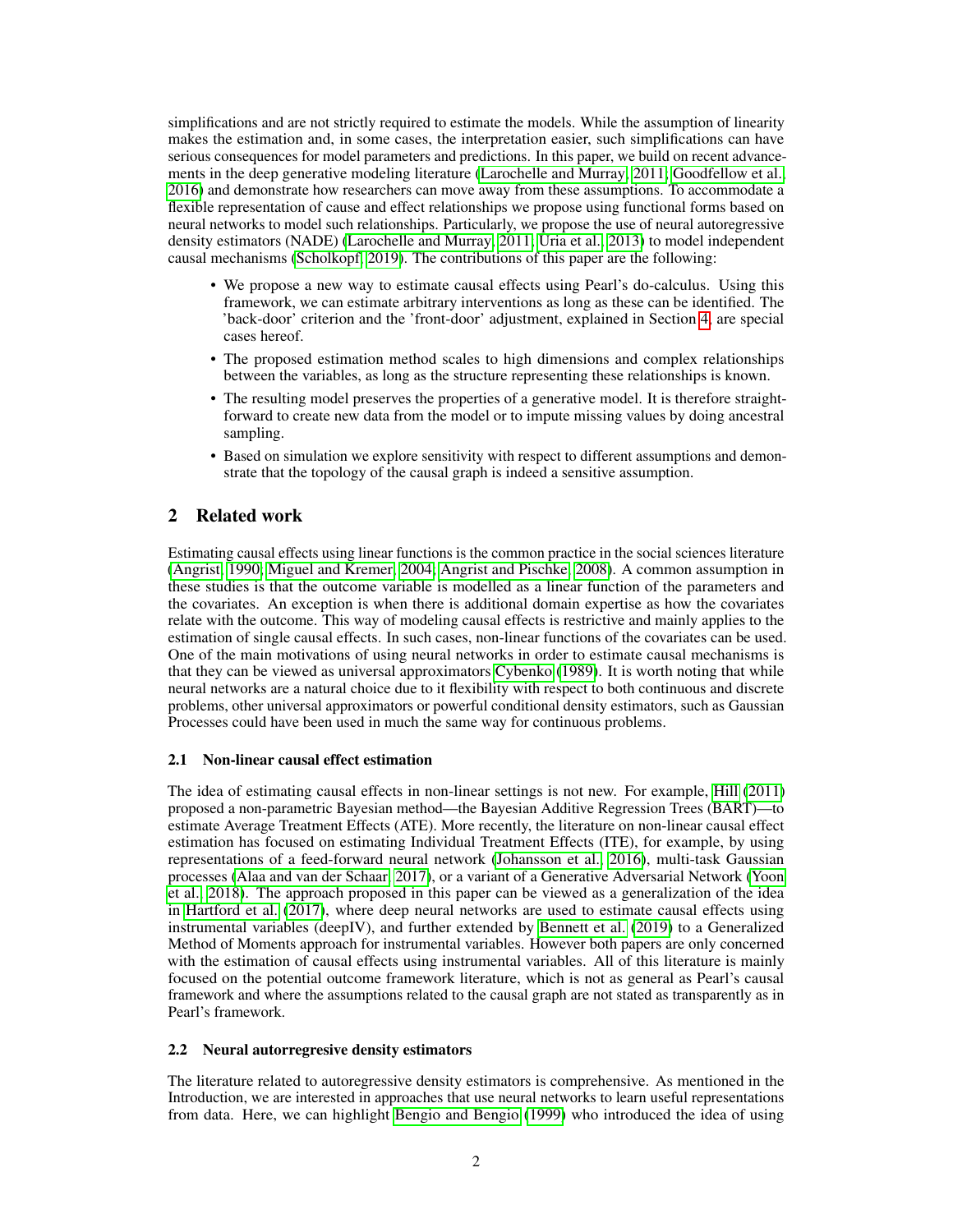neural networks to estimate the parameters of distributions of any variable given previously observed variables. [Larochelle and Murray](#page-14-0) [\(2011\)](#page-14-0); [Uria et al.](#page-15-3) [\(2013\)](#page-15-3); [Germain et al.](#page-14-12) [\(2015\)](#page-14-12) extended this idea in order to, for example, make the neural network training more efficient, or model a richer family of distributions. To the best of our knowledge, neural autoregressive density estimators have not been used for causal inference.

## 3 Methods

Consider a set of J random variables  $X_1, ..., X_J$  representing a system of interest. Further, let lowercase letter variables  $x_1, ..., x_J$  denote realizations of these random variables. Mathematically, the interventional distribution of an outcome variable  $X_o$  under an intervention  $X_j = x_j$  can be defined as  $P(X_o \mid do(X_j = x_j))$  or  $P_{do(X_j = x_j)}(X_o)$  [\(Pearl, 2009\)](#page-15-1). In these equations, the do operator, " $do(X_i = x_j)$ ", expresses that the variable  $X_i$  is forced to be  $x_i$ . This distribution allows us to estimate other quantities of interest, for example, the Average Treatment Effect (ATE) of treatment  $x_j$  relative to treatment  $\hat{x}_j$ , defined as

$$
ATE = E[X_o \mid do(X_j = x_j)] - E[X_o \mid do(X_j = \hat{x_j})]. \tag{1}
$$

#### <span id="page-2-1"></span>3.1 Assumptions

Since this paper deals with the estimation of causal models, the following assumptions are required:

- The underlying causal graph of the process is known. This graph is a Directed Acyclical Graph (DAG). Relaxations with respect to this assumption are explored in Section [4.6.](#page-9-0)
- The distribution family of every variable in the process is known. This is not so restrictive as we will see in Section [4.3.](#page-5-0)

These assumptions, either implicitly or explicitly, are in accordance with the common practice when estimating interventional distributions. However, it is worth stressing that in contrast to the majority of models in the literature, we do not make any assumptions about the functional form of the relationships between the variables and the corresponding parameters. These assumptions are relaxed exactly for the reason of being able to estimate more robust causal effect models for which these relationships are not known in advance. In particular, it is interesting to consider how the performance of the approximation depend on the data support.

### 3.2 Autoregressive density estimators

Before introducing the relationship with causal models, we briefly explain the concept of neural autoregressive density estimators. These models are a family of generative models that attempt to estimate the joint distribution of the variables by factorizing the joint distribution into a product of conditional distributions [\(Bengio and Bengio, 1999;](#page-14-11) [Larochelle and Murray, 2011;](#page-14-0) [Germain](#page-14-12) [et al., 2015\)](#page-14-12). By using the chain rule of probability, any joint probability distribution  $P(X)$  can be factorized as a conditional distribution where the probability of  $X_j$  is conditioned on a function  $f_j$  of its "parents" ( $PA(X_i)$ ). This applies to any arbitrary graph that contains all the variables of interest:

<span id="page-2-0"></span>
$$
P(X) = \prod_{j}^{J} P(X_j \mid f_j(\text{PA}(X_j))).
$$
 (2)

Even though [Bengio and Bengio](#page-14-11) [\(1999\)](#page-14-11) suggest that these models can be constructed on the basis of probabilistic causal models, most of the machine learning literature has moved away from this approach. Instead, the machine learning literature has focused on proving that the densities estimated by these models are robust with respect to changes in the joint probability factorization. There is a body of evidence from the deep generative model literature that suggests this is indeed possible [\(Uria](#page-15-3) [et al., 2013;](#page-15-3) [Germain et al., 2015;](#page-14-12) [Papamakarios et al., 2017\)](#page-15-6). Some of these models are valid as an approximation of associational inference. However, as we are interested in causal inference, and more specifically, interventional type of inference, further assumptions with respect to the factorization of the distribution are required. In other words, we cannot just impose an arbitrary factorization of conditional distributions as in the body of neural autoregressive estimator literature. Instead, we must apply a "causal factorization" as discussed in [Parascandolo et al.](#page-15-7) [\(2017\)](#page-15-7). The individual conditional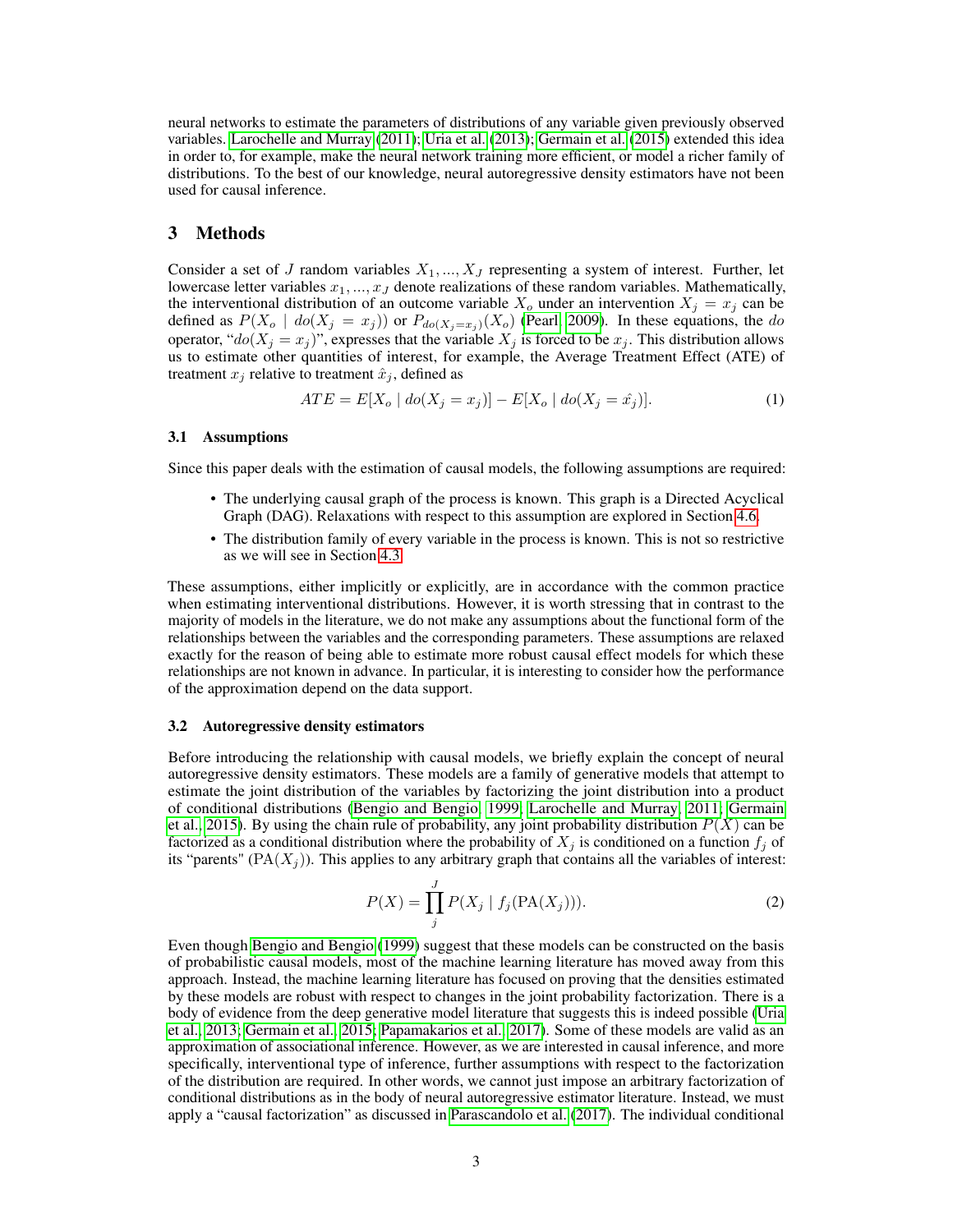distributions are also called Individual Causal Mechanisms (ICM) or Markov Kernels [\(Peters et al.,](#page-15-8) [2017\)](#page-15-8).

We propose to parametrize the functions  $f_j$  as independent fully connected feed-forward neural networks, and use them as independent causal mechanisms in order to estimate the effects of interventions. For every variable  $X_i$  of our system there is a neural network. Each of the neural networks takes the parents of the variable of interest  $PA(X_i)$  and outputs parameters that define the distribution of  $X_i$ . For example, if  $X_i$  is a binary variable, the network outputs a probability, p, of  $X_i = 1$ . Likewise, if  $X_i$  is continuous and approximately Gaussian distributed, the neural network would output the mean  $\mu$  and the standard deviation  $\sigma$  of  $X_j$ . These networks are trained jointly, using the negative log-likelihood in Equation [\(2\)](#page-2-0) as the loss function. Figure [1](#page-3-1) illustrate an example of such a model for a causal graph of the "kidney stone" example [\(Charig et al., 1986;](#page-14-13) [Peters et al.,](#page-15-8) [2017\)](#page-15-8). This graph contains assumptions related to the conditional dependencies between variables, for example, that R (recovery) is dependent of both  $KS$  (size of kidney stones) and T (treatments). Each network takes parents of each variable as input and outputs the parameters of the respective variable. In this case, the output is a single neuron, since each random variable follows a Bernoulli distribution with parameter p.

<span id="page-3-1"></span>

Figure 1: Example of a neural autoregressive density estimator model. (Left) The causal graph we want to represent with neural networks. (Right) The neural autoregressive density estimator representing the causal graph. All the variables are parameterized as Bernoulli distributed random variables.

#### 3.3 Connection to Pearl's Do-Calculus

The way to connect the model described in the previous subsection to the do-calculus framework is by realizing that Equation [\(2\)](#page-2-0) is closely related to the truncated factorization formula [\(Pearl, 2009\)](#page-15-1). For an intervention where  $\hat{X}_j$  takes a single value,  $do(X_j = x'_j)$ , this corresponds to

$$
P(X_{o \neq j} \mid do(X_j = x'_j)) = \begin{cases} \prod_{o \neq j} P(X_o \mid \text{PA}(X_o)) & \text{if } X_j = x'_j \\ 0 & \text{otherwise} \end{cases}
$$
 (3)

The neural networks will approximate each of these conditional distributions or independent causal mechanisms [\(Peters et al., 2017\)](#page-15-8) that are fundamental to the estimation of the causal effects. In order to compute causal effects, it is required that effects can be identified and that we use the rules of the do-calculus as explained in more detail in [Pearl](#page-15-1) [\(2009,](#page-15-1) [2012\)](#page-15-9) and [Pearl and Mackenzie](#page-15-2) [\(2018\)](#page-15-2).

## <span id="page-3-0"></span>4 Simulation experiments

In order to present a use-case of the neural network approximation of the independent causal mechanisms we present several simulation experiments based on the "kidney stones" example [\(Charig et al., 1986;](#page-14-13) [Peters et al., 2017\)](#page-15-8). The case, which has been studied widely in the literature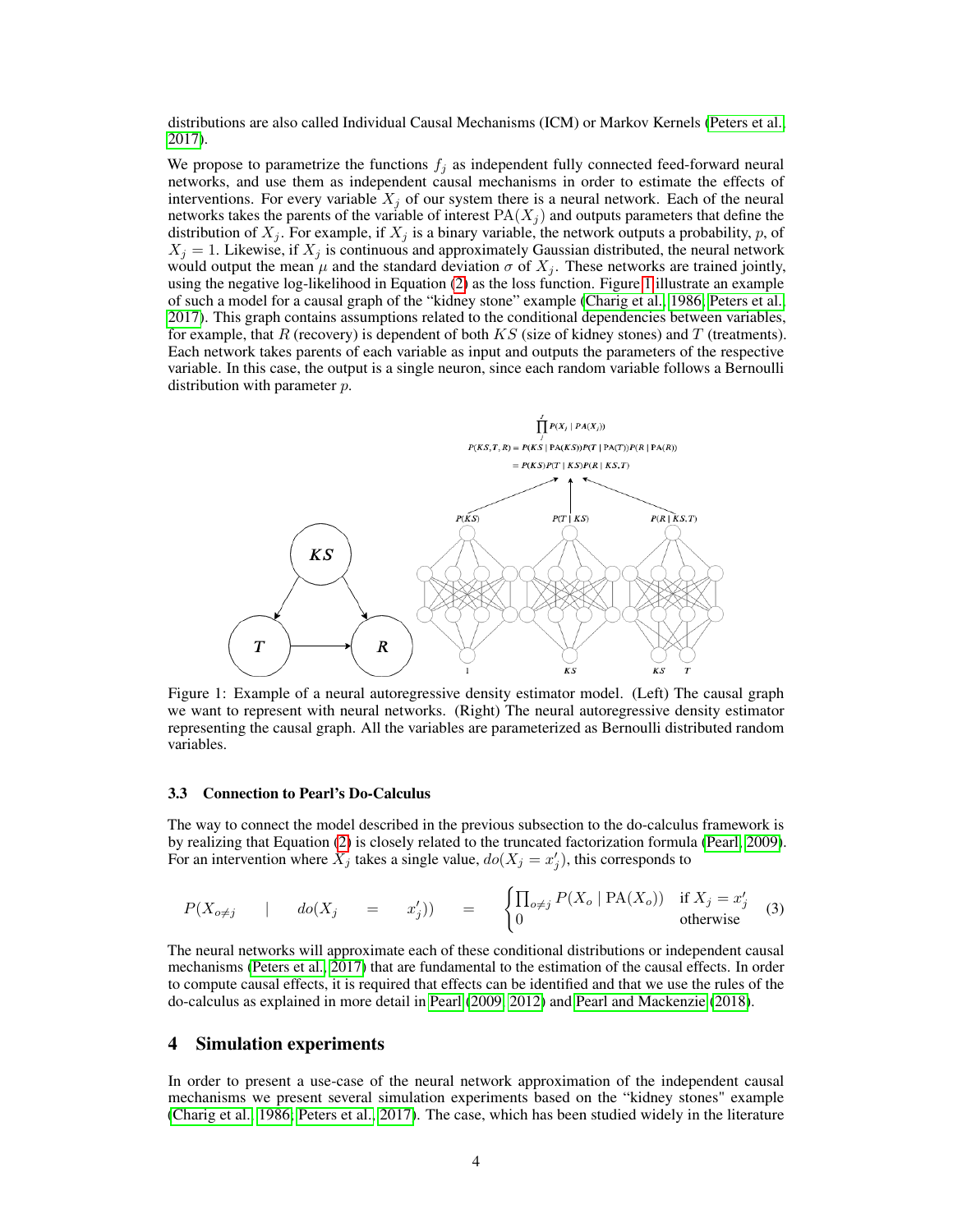to show the difference between conditioning and intervening, is an excellent reference case for our approach.

In total, we run nine different experiments. In the first two, we show that our approach is able to recover linear functions both in binary and continuous variable settings. In the following seven experiments, we illustrate the ability of the approach to recover causal effects in non-linear settings where, as expected, a linear estimator is unable to recover the true causal effects. In addition, it is shown that the approach can be extended to the estimation of interventions in causal graphs where a "front-door adjustment" is required. This contrasts with the literature of using neural networks to estimate causal effects, restricted to specific scenarios such as instrumental variables [\(Hartford et al.,](#page-14-9) [2017\)](#page-14-9). A neural network with no activation functions is used as a benchmark. Such neural network is equivalent to a linear regression model. More details on the experimental setup can be found in the Appendix [A.](#page-12-0)

<span id="page-4-0"></span>The kidney stone example contains three variables, stone size  $(KS)$ , treatment type,  $(T)$ , and Recovery  $(R)$ . The assumed causal graph is presented in Figure [1,](#page-3-1) and we assume we observe all the variables, unless stated otherwise. The original observed values from [Charig et al.](#page-14-13) [\(1986\)](#page-14-13) are reproduced in Table [1](#page-4-0) while the Data Generation Process (DGP) is presented in Algorithm [1.](#page-4-1)

|                |                                    | Table 1: Distribution of the original kidney stone example |  |
|----------------|------------------------------------|------------------------------------------------------------|--|
|                | Treatment type                     |                                                            |  |
| Size           | $\mathsf{A}$                       |                                                            |  |
| Small<br>Large | $93\%$ (81/87)<br>$73\%$ (192/263) | 87% (234/270)<br>69% (55/80)                               |  |
| Total          | 78% (273/350)                      | $83\%$ (289/350)                                           |  |

#### <span id="page-4-1"></span>Algorithm 1 DGP for the kidney stone example

1: for each individual  $i$  do

<span id="page-4-4"></span>2: Draw  $KS \sim P(KS = Small) = 0.51 (357/700)$ 

3: Draw  $T \sim P(T = A | KS = S) = 0.24 (87/357)$  and

<span id="page-4-3"></span>
$$
P(T = A \mid KS = L) = 0.77 \ (263/343)
$$

4: Draw R with  $P(R | K S, T)$  as in Table [1.](#page-4-0)

5: end for

The distribution of the recovery, R, under an intervention for a treatment T, is defined as  $P(R |$  $do(T = t)$ , and is calculated analytically using a result known as the "backdoor adjustment formula" [\(Pearl, 2009\)](#page-15-1). This result can be derived by using the rules of do-calculus in combination with the estimated probability distributions:

<span id="page-4-2"></span>
$$
P(R = 1 | do(T = A)) = \sum_{ks} P(R = 1 | T = A, KS = ks)P(KS = ks)
$$

$$
P(R = 1 | do(T = B)) = \sum_{ks} P(R = 1 | T = B, KS = ks)P(KS = ks)
$$

$$
ATE = E[R = 1 | do(T = A)] - E[R = 1 | do(T = B)].
$$
 (4)

In a setting where  $KS$  is continuous, the sum is replaced by an integral.

### 4.1 Experiment I: Binary Variables

To estimate causal effects with binary outcomes from Algorithm [1,](#page-4-1) we need to estimate the distributions in Equation [4.](#page-4-2) In order to do this, we used neural networks as shown in Figure [1.](#page-3-1) There is one neural network for each variable in the system. Each neural network takes the parents of the corresponding variable as input and produces the parameters of a distribution as output. In this case,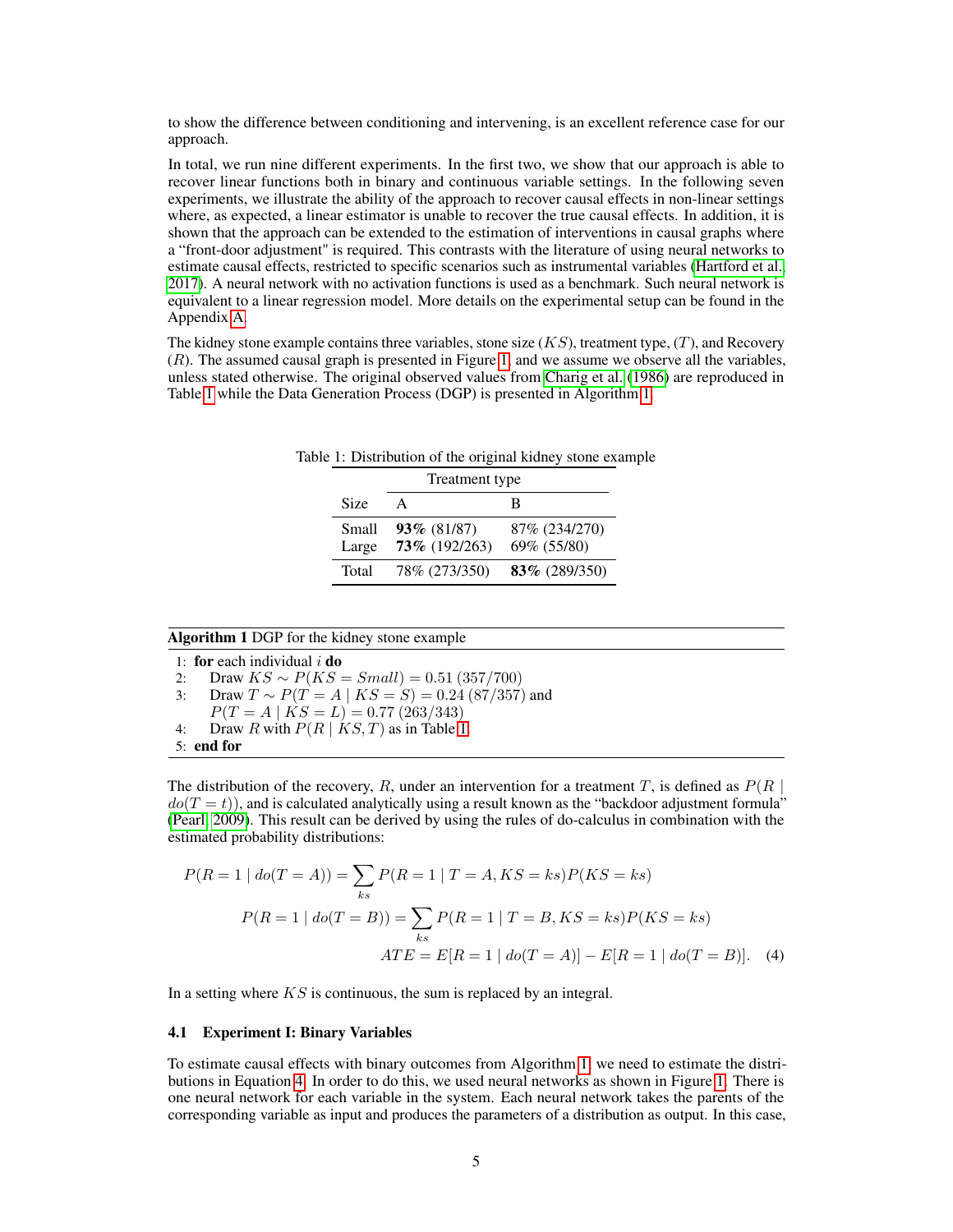all the variables were modelled as random variables with Bernoulli distributions. This means that, for all neural networks in our system, the output of each one of them was a single parameter  $p$ .

Table [2](#page-5-1) presents the estimated conditionals. The fact that we are able to recover the probabilities from the generated data is not surprising, since knowing the structure of the causal graph reduces the estimation problem to a conditional density estimation problem. For a linear model, the resulting ATE is 6.43%. This value is close to the analytical one since, in this model, the probability of the outcome does not include non-linear relationships between the covariates.

<span id="page-5-1"></span>Table 2: Estimates of the probabilities estimated by the proposed model, and Average Treatment effect in the Kidney stone example with data generated only from binary variables. The Interventional distributions were estimated using Equation [4](#page-4-2)

| Neural model results                                                                                         |                                                |  |  |
|--------------------------------------------------------------------------------------------------------------|------------------------------------------------|--|--|
| p(large)<br>$p(R=1)$<br>large, A)<br>large, B)<br>$p(R=1)$<br>small, A)<br>$p(R=1)$<br>small, B)<br>$p(R=1)$ | 48.97%<br>75.58%<br>69.68%<br>95.68%<br>88.94% |  |  |
| Neural ATE<br><b>Linear ATE</b><br>True ATE                                                                  | 6.32%<br>6.43%<br>5.3%                         |  |  |

#### 4.2 Experiment II: Continuous response variables

In the second simulation experiment, we generated the confounding variable  $KS$ , and the treatment variable  $T$  as before, but now changed the recovery variable  $R$  to be normally distributed with  $R \sim N(R \mid \mu = T * 4 + exp(KS), \sigma = 2)$  $R \sim N(R \mid \mu = T * 4 + exp(KS), \sigma = 2)$  $R \sim N(R \mid \mu = T * 4 + exp(KS), \sigma = 2)$ . That is, we changed Line 4 of Algorithm [1](#page-4-1) to follow a Normal distribution conditional on treatment and kidney size. The analytical causal effect of the treatment variable is 4. In this case, the output of the neural network that corresponds to the recovery variable has two units, one for the mean and one for the variance of a normal distribution. In that way, we are able to estimate the likelihood of the parameters, conditioned on our data, given the assumption of a normally distributed recovery variable. Table [3](#page-5-2) shows the results of the proposed method. The treatment effect from the generated data is equivalent to the effect derived analytically. The difference between the analytical ATE and the neural approach are 0.11 percentage points, while the difference with the linear model are 27 basis points. Neither of these differences is large enough to invalidate one of the approaches. However, this phenomenon does tell that the neural approach is competitive also in linear settings.

<span id="page-5-2"></span>

| Table 3: Estimates of the ATE under a continuous recovery model. |  |  |  |  |
|------------------------------------------------------------------|--|--|--|--|
|                                                                  |  |  |  |  |

|                       | Continuous case ATE (Equation (4)) |
|-----------------------|------------------------------------|
| <b>Analytical ATE</b> | 4                                  |
| <b>Neural ATE</b>     | 3.89                               |
| Linear ATE            | 3.73                               |

#### <span id="page-5-0"></span>4.3 Experiment III: Continuous confounding variables

In the third simulation experiment, the confounding variable  $KS$  is generated as a continuous variable. In this experiment, the aim is to test the impact of the second assumption in Section [3.1](#page-2-1) that the distribution family of every variable in the process is known. To do this, two different data sets with different distributions of the confounding variable—gamma and log-normal are generated. That is, we changed Line [2](#page-4-4) in Algorithm [1](#page-4-1) with a gamma distribution (left column of Table [4\)](#page-6-0) or a log-normal distribution (right column of the same table). Due to the non-differentiable nature of its parameters, gamma distributions cannot be learnt in a straightforward way using neural networks. As a result, we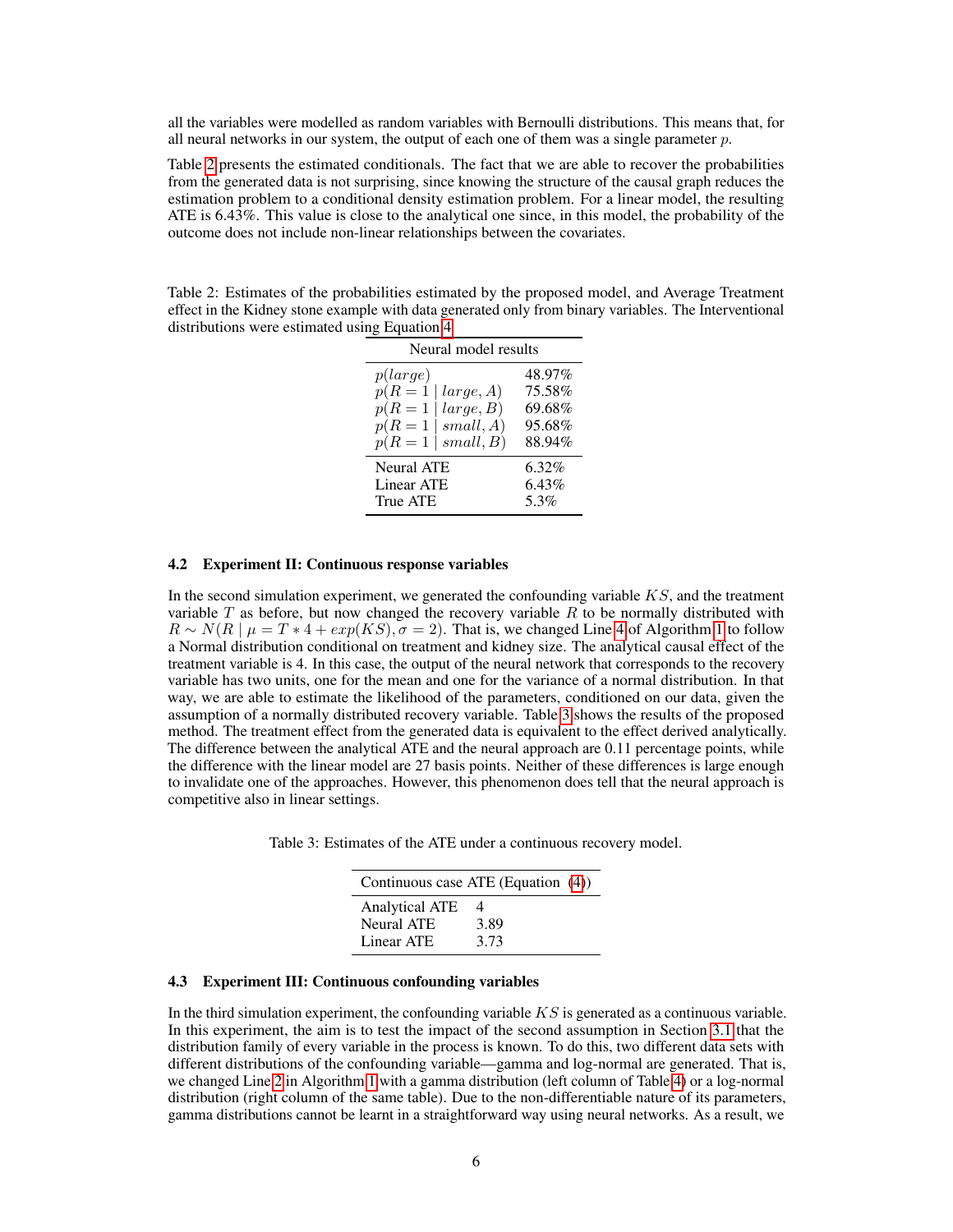used a log-normal parametrization for both generated data sets. That is, in the first neural network of Figure [1,](#page-3-1) the output is now a mean and a variance with which we can evaluate the likelihood using the kidney stone data.

The treatment variable is still a binary variable. A cutoff equal to 10 (the mean of the confounder) is applied to decide whether the kidney stone is small or large  $T = \mathbb{1}{K}S > 10$ . After deciding whether the kidney stone is large or small, we assigned the treatment using the same probabilities as in Table [1.](#page-4-0) Finally, the response variable is defined as a normal distribution  $R \sim N(R \mid \mu =$  $T * 4 + KS, \sigma = 2$ ). In the second data set, the confounding variable is drawn from a log-normal distribution with  $\mu = 2.5$  and  $\sigma = 0.25$ . The rest of the Data Generation Process (DGP) is the same.

The DGP for this experiment can be summarized as follows:

#### Algorithm 2 DGP for a continuous confounder

1: for each individual  $i$  do 2: Draw  $KS \sim \text{Gamma}(5, 2)$  or, in the second set  $KS \sim \text{Log-Normal}(2.5, 0.25)$ 3: if  $KS > 10$  then 4: Draw T with  $P(T = A) = 263/343$ 5: else if  $KS \leq 10$  then 6: Draw T with  $P(T = A) = 87/357$ 7: **end if**  $8:$  Draw Draw  $R \sim N(R \mid \mu = T * 4 + KS, \sigma = 2)$ 9: end for

Since we have a continuous confounding variable, the sum in Equation [\(4\)](#page-4-2) turns into an integral. If the integral is mathematically intractable, numerical approximations can be used. It is here proposed to use Monte Carlo integration in order to obtain an approximation of the interventional distribution and the ATE. To do this, we sample from the inferred distribution and propagate forward through the neural network to get different estimates of the response variable.

The results of this experiment are shown in Table [4.](#page-6-0) Even though the analytical treatment effects are not recovered perfectly, they are approximated quite accurately in this way. The ATE is the same for any number of samples, as the functional relation between the mean of the outcome and the confounder is linear.

These results also reveal that the assumption of knowing the exact parametrization of the distribution is not critical. This is supported by the possibility of increasing the complexity of any modeled variable by using a mixture of densities [\(Bishop, 1994\)](#page-14-14) or normalizing flows [\(Agnelli et al., 2010;](#page-14-15) [Tabak and Turner, 2013;](#page-15-10) [Rezende and Mohamed, 2015\)](#page-15-11). In other words, we can increase the number of output units of any neural network to parametrize a variable with a highly complex distribution. Since the DGP of the outcome variable is linear, the linear benchmark is able to recover the treatment effects in the same way as the proposed approach.

| Continuous confounding ATE (Equation. (4)) |      |                        |  |  |
|--------------------------------------------|------|------------------------|--|--|
| Gamma confounding                          |      | Log-normal confounding |  |  |
| 1 sample                                   | 3.77 | 4.15                   |  |  |
| 5 samples                                  | 3.77 | 4.15                   |  |  |
| 25 samples                                 | 3.77 | 4.15                   |  |  |
| 50 samples                                 | 3.77 | 4.15                   |  |  |
| Total analytical ATE                       |      |                        |  |  |

<span id="page-6-0"></span>Table 4: Estimates of the ATE with a continuous confounding variable generated by a Gamma and a Log-normal distribution.

#### <span id="page-6-1"></span>4.4 Experiment IV: Non-linear relation between all the variables in the system

In the fourth simulation study, data for both the confounding and the recovery value are generated as continuous variables. In this case, the effect of the confounding and treatment variable on the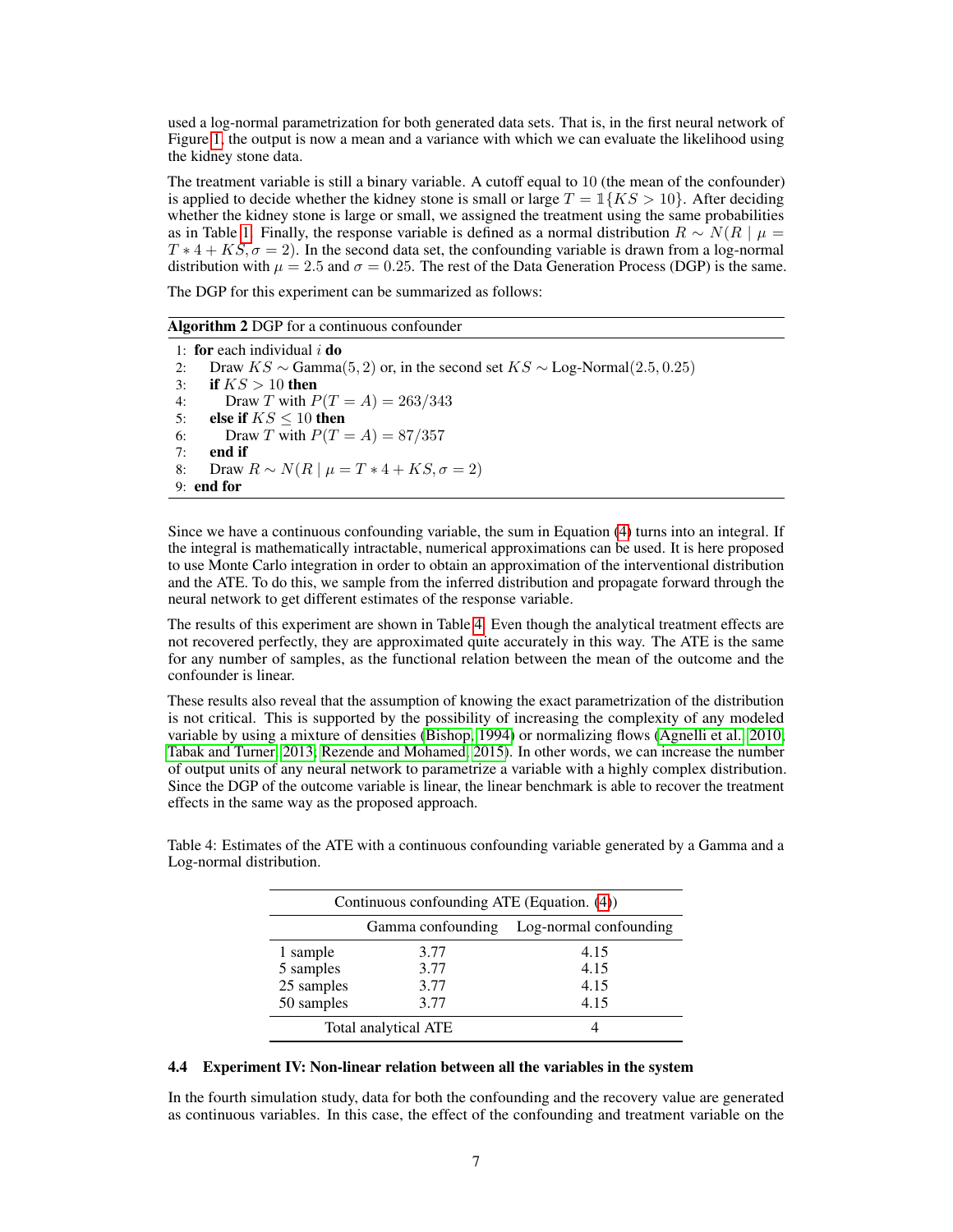recovery is non-linear. In fact, this setting allows us to compute treatment effects conditioned on the confounding variable.

The confounding variable was simulated from a Log-normal distribution,  $KS \sim$  Log-Normal( $\mu$  =  $2.5, \sigma = 0.25$ ). The treatment, as in the previous case, was modeled using a Bernoulli distribution with probability  $p = \frac{1}{1 + exp((KS - \mu)/10)}$ . p was modeled using a transformation of KS in order to avoid extreme probabilities. Finally, the response variable was simulated from a normal distribution,  $R \sim N\left(\frac{50T}{KS+3}, 1\right).$ 

We summarize the DGP in the following algorithm:

| Algorithm 3 DGP for the non-linear relation experiment |  |  |
|--------------------------------------------------------|--|--|
|--------------------------------------------------------|--|--|

1: for each individual  $i$  do 2: Draw  $KS \sim \text{Log-Normal}(2.5, 0.25)$ , we subtract the mean of KS. 3: Draw T with  $P(T = A) = \frac{1}{1 + exp(-KS/10)}$ 4: Draw  $R \sim N\left(\frac{50T}{KS+3}, 1\right)$ 5: end for

These definitions make treatment effects non-linear, as illustrated in Figure [2.](#page-7-0) Where the means, and 90% confidence bands using the nonparametric bootstrap (?) are plotted for both the neural approach (left) and the linear approach (right). The results are not surprising for the linear model, as the linear model is only able to retrieve a pooled estimate of the treatment effects. On the other hand, the neural network model is able to estimate the individual treatment precisely.

Nevertheless, Figure [2](#page-7-0) indicate some weakness in our approach. As we get further away from the support of the data, the estimated treatment effects gets less precise. For values below  $KS = 8$  the estimated treatment effect deviates drastically from the analytical one. The possibility of accurately estimating conditional treatment effects using neural networks depends heavily on the ability of the neural network to generalize beyond the support of the data.

<span id="page-7-0"></span>

Figure 2: Comparison between the linear and neural network models using the back-door adjustment formula. The solid blue line represents the mean of the bootstrap, while the bands around the mean represent the 90% confidence bands. A histogram of  $KS$  is represented in the background of the plots.

Using a linear model, the ATE is constant. That is, regardless of the value of  $KS$ , a unique value for the causal effect is found. The problem with this estimation is that the non-linear relation between the confounding variable and the treatment is aggregated giving rise to aggregation bias [Stoker](#page-15-12) [\(2016\)](#page-15-12). This bias can be of any order of magnitude. For example, in our simulation study, with  $R \sim N(R \mid 4 * T * exp(-99l) + KS)$ , the aggregated treatment effect would be close to 2, underestimating the effect for small  $KS$  and overestimating it for large values.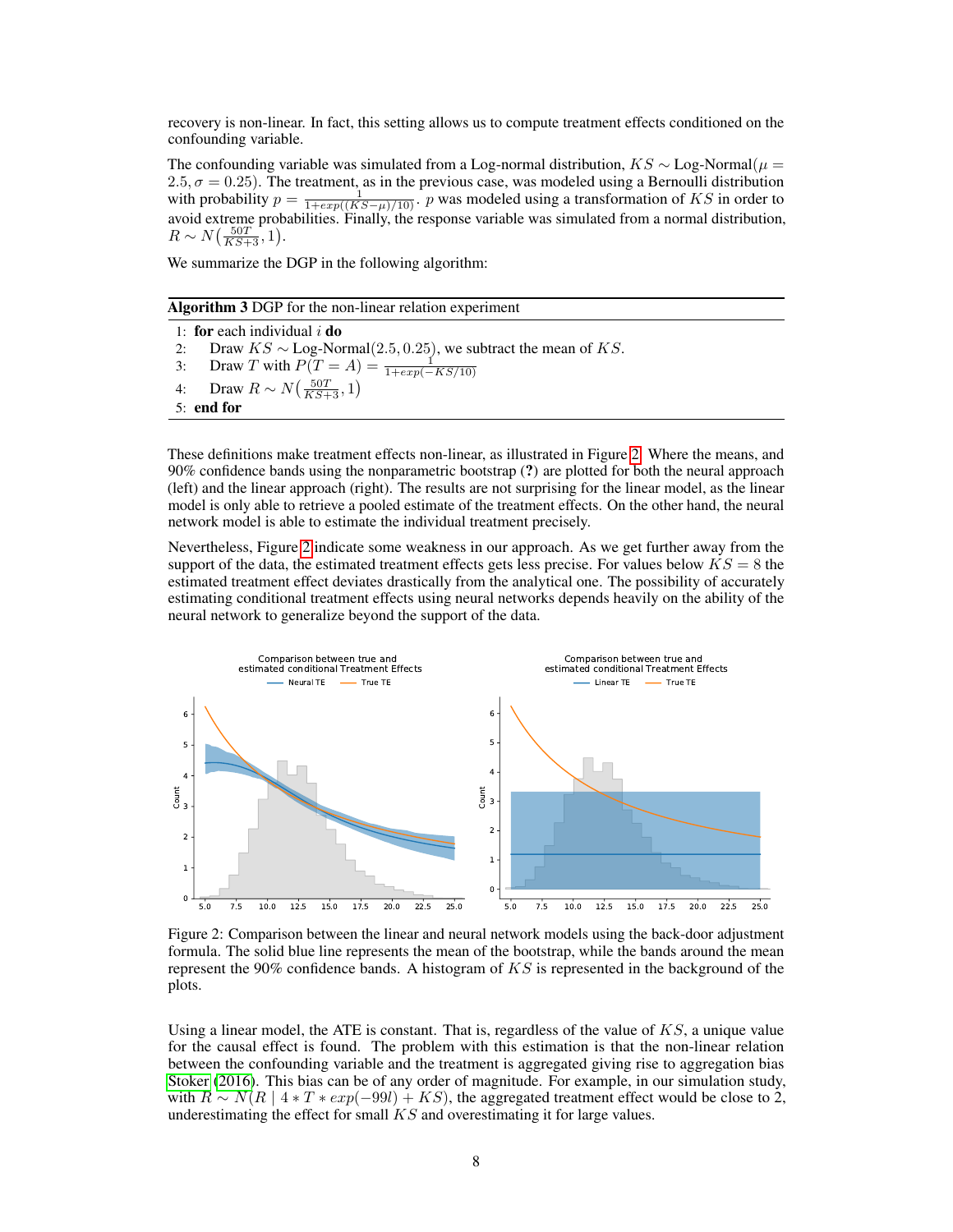

<span id="page-8-0"></span>Figure 3: Graphical model of an extended kidney stone example where the confounder  $KS$  is not observed.

#### 4.5 Experiment V: The front door adjustment

In the previous simulation experiments all the variables in the causal graph were observed. In fact, because of the simplicity of the graph, the causal effects collapsed to a conditional estimation as noted in Section [4.4.](#page-6-1) In this simulation study, the aim is to highlight that our approach works in conditions where there are unobserved confounders and, as a result, the back-door criterion does not hold. In Figure [3](#page-8-0) a causal graph with those conditions is presented. The dashed line of the  $KS$  circle denotes an unobserved variable and, hence, Equation [4](#page-4-2) cannot be used.

In this case,  $KS$  was simulated from a standard normal distribution, and T was simulated from a normal distribution  $T \sim N(\sin(KS), 0.1)$ . Moreover, Mg which is a mediator variable representing the amount of a certain chemical (in this case Magnesium) in the treatment, was simulated from a normal distribution  $Mg \sim N(1+T^2, 0.1)$ , while R was simulated from a normal distribution  $R \sim N \Big(\sin(KS^2) + \frac{5}{Mg}, 0.1\Big)$ . The graphical model and the generative process are shown in Figure [3.](#page-8-0)

Algorithm 4 Generative process for the front-door adjustment study

1: for each individual  $i$  do 2: Draw  $KS \sim N(0, 1)$ 3: Draw  $T \sim N(\sin(KS), 0.1)$ 4: Draw  $Mg \sim N(1 + T^2, 0.1)$ 5: Draw  $R \sim N\left(\sin(KS^2) + \frac{5}{Mg}, 0.1\right)$ 6: end for

Given the conditions of the causal graph, the back-door criterion cannot be used, and we must rely on other methods to estimate the causal effect of  $T$  on  $R$ . The method to identify the causal effect in this graph is called the front-door adjustment [\(Pearl, 2009\)](#page-15-1)

<span id="page-8-1"></span>
$$
P(R | do(T = \hat{t})) =
$$
  

$$
\int_{mg} P(Mg = mg | T = \hat{t}) \int_{t'} P(R | Mg = mg, T = t')P(T = t').
$$
 (5)

#### 4.5.1 Auxiliary networks

As can be seen from Equation [\(5\)](#page-8-1), the neural autoregressive model does not provide all the conditional distributions necessary for the estimation of the treatment effects. In this case, we have to estimate an "auxiliary network" which can be used to estimate the causal effects. For our particular causal graph, and the causal effect identified in Equation [5,](#page-8-1) the neural network to be estimated takes  $Mg$  and T as input and predicts parameters associated to the distribution of  $R$ . With that auxiliary network, it is possible to estimate the causal effects.

#### 4.5.2 Results

Since the analytical solution of this causal graph is not readily available, the true causal effects were simulated from binned conditional distributions using the true generative process. We compared the distributions using two values of  $T = 0$  and  $T = 0.5$  (T is constrained between -1 and 1).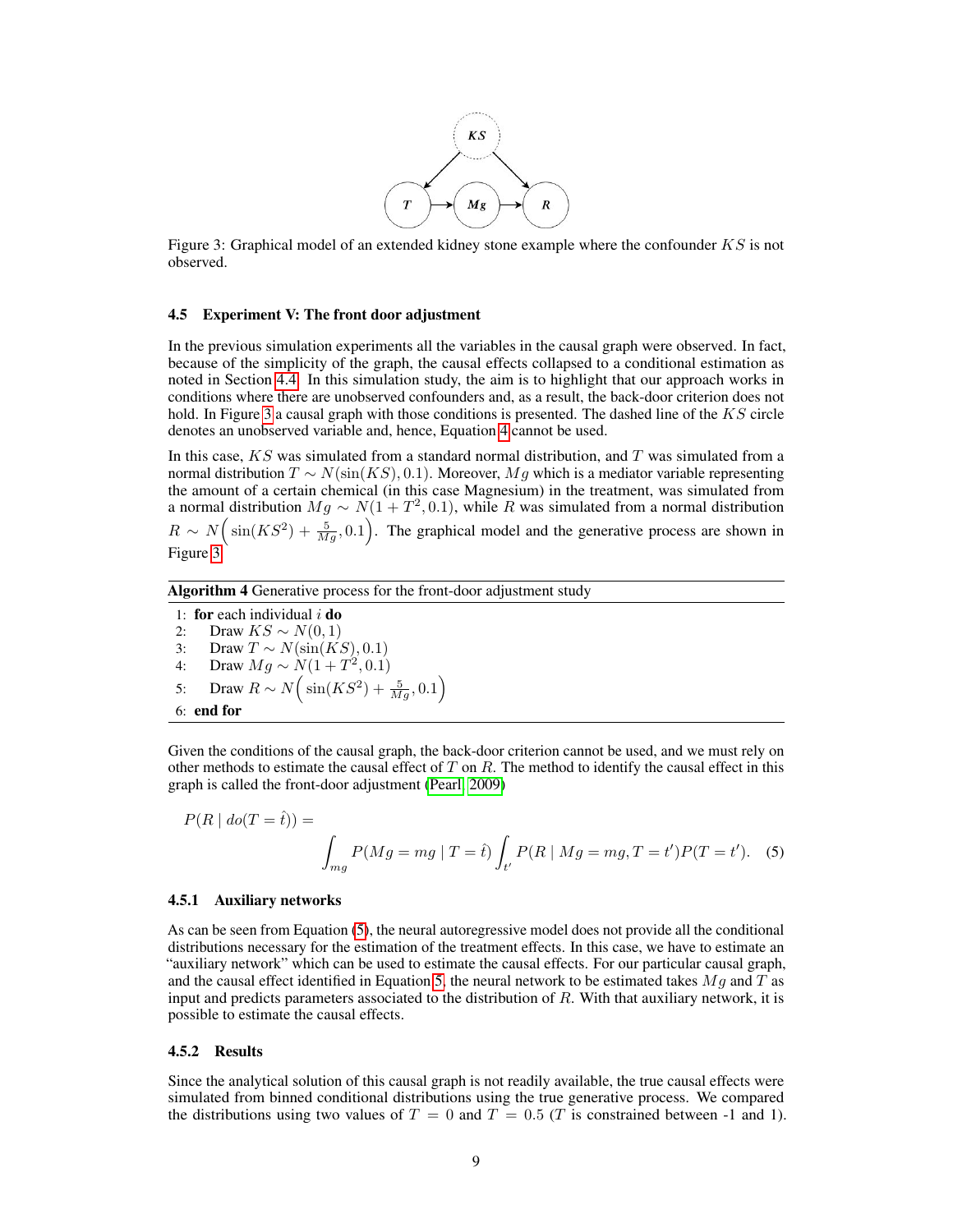Furthermore, the integrals in Equation [\(5\)](#page-8-1) are approximated using Monte Carlo integration as explained in Section [\(4.3\)](#page-5-0).

In Figure [4](#page-9-1) we compare the estimated distribution of  $R$  for three models with the respective true distribution. On the left, the linear model finds a single distribution for the different values of  $T$ , as expected. In the middle, our distribution is seen to match the true simulated distribution. The discrepancies between the true distribution and the real distribution arise from the different elements of stochasticity, e.g. the sampling of the true effects, the stochastic optimization procedure and the Monte Carlo approximation of the integral. In the plot to the right of Figure [\(4\)](#page-9-1) it is observed that pure conditioning with respect to T and integrating over  $Mq$  from the conditional network  $P(R | X = x, Mg = mg)$  gives results that are far off the true distribution. We also included the Wasserstein Distance (WD) in every plot as a metric of comparison between the different models and the true distribution. The proposed approach performs better for the interventional distributions when compared to the other approaches.

<span id="page-9-1"></span>

Figure 4: Comparison of three different ways to estimate causal effects. (Left) Linear model. (Center) Our proposed approach. (Right) Simple conditioning. (Above) Comparing against the true  $do(X = 0)$ , and (Below) against the true  $do(X = 0.5)$ . The Wasserstein Distance (WD) between the distributions is specified on each plot.

#### <span id="page-9-0"></span>4.6 Experiment VI: Unobserved confounder

In this section we explore the robustness of our model when the assumption of knowing the causal graph is not fulfilled. To examine this, three additional experiments were carried out. Two experiments where the unobserved confounder has a linear relationship with the outcome variable with different "degrees" of confounding, and one experiment where the relationship is non-linear. In all cases, it was assumed that there is a single unobserved confounder  $U$ , which affects both treatment and outcome variables. The factor multiplying this term in the "mild" case is 0.3, and 3 for the "strong" case. The true causal graph and DGP can be summarized as follows:

<span id="page-9-2"></span>Algorithm 5 DGP for unobserved confounder experiment

```
1: for each individual i do
```

```
2: Draw KS \sim \text{Log-Normal}(2.5, 0.25), we subtract the mean of KS.<br>3: Draw U \sim \text{Normal}(0, 1).
```

```
Draw U \sim \text{Normal}(0, 1).
```
4: Draw T with  $P(T = A) = \frac{1}{1 + exp((-KS - U)/10)}$ .

5: Draw  $R \sim N(\frac{50T}{KS+3} + 0.3TU, 1)$ .

```
6: end for
```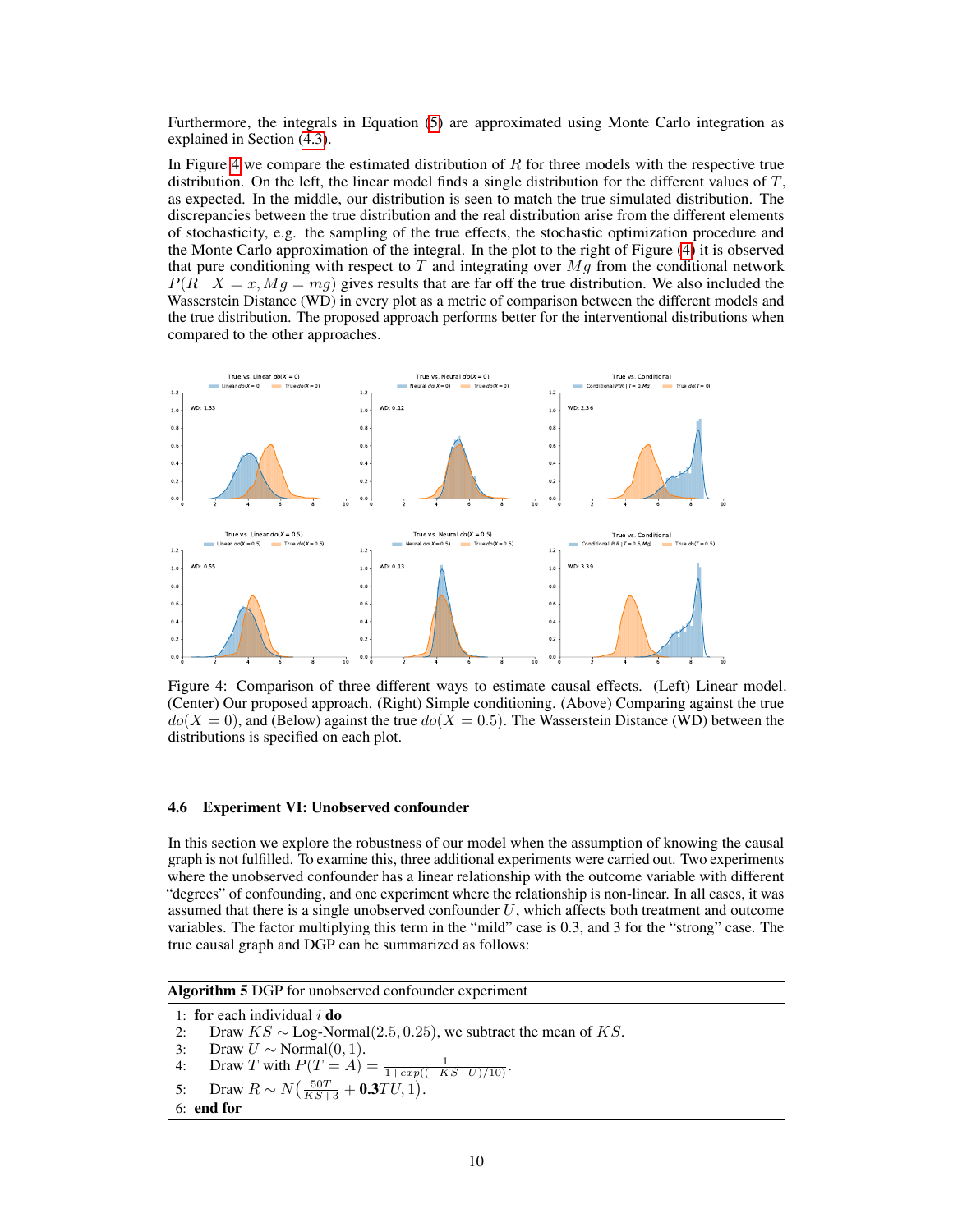

Figure 5: Causal graph for the unobserved confounder experiment

The assumption of a known graph structure is violated by ignoring the existence of  $U$ . In other words, the causal effect is estimated using the same architecture as in Case IV, using the data from Algorithm [5.](#page-9-2) The results of the best performing models can be found in Figures [6](#page-10-0) and [7.](#page-11-0)

<span id="page-10-0"></span>

Figure 6: Comparison between the linear and neural network models using the back-door adjustment formula in the **mild** unobserved confounding scenario. The solid blue line represents the mean of the bootstrap, while the bands around the mean represent the  $90\%$  confidence bands. A histogram of KS is represented in the background of the plots.

Both figures show a deviation from the true treatment effect as expected. The results for both the neural and the linear model are relatively similar to those without unobserved confounding, in the sense that the neural model learns a non linear treatment effect and the confidence bands are relatively tight. Likewise, for the mild confounding case, the linear model learns a linear treatment effect with big confidence bands. It is interesting, however, that in the strong confounding case, the confidence bands of the linear model are considerably tighter than the rest of the models. This might be due to the fact that the confounding captures most of the variance of the outcome variable and, consequently, the best fit linear model is the one closest to the value of the confounding.

The second type of model with which we tested the assumption of a known causal graph is a model where the relationship between the unobserved confounder and the outcome variable is non-linear. The following DGP is used to simulate the data:

The estimated causal effects using this simulation is presented in Figure [8.](#page-11-1)

As expected from all the simulations where the causal graph is not completely known, the estimated causal effects are far from the actual effects regardless of whether the estimator is linear or non-linear. The main lesson of this study cases is that, regardless of the estimator being used, if the true causal graph is not known, the estimators are not going to be particular strong predictors for the outcome.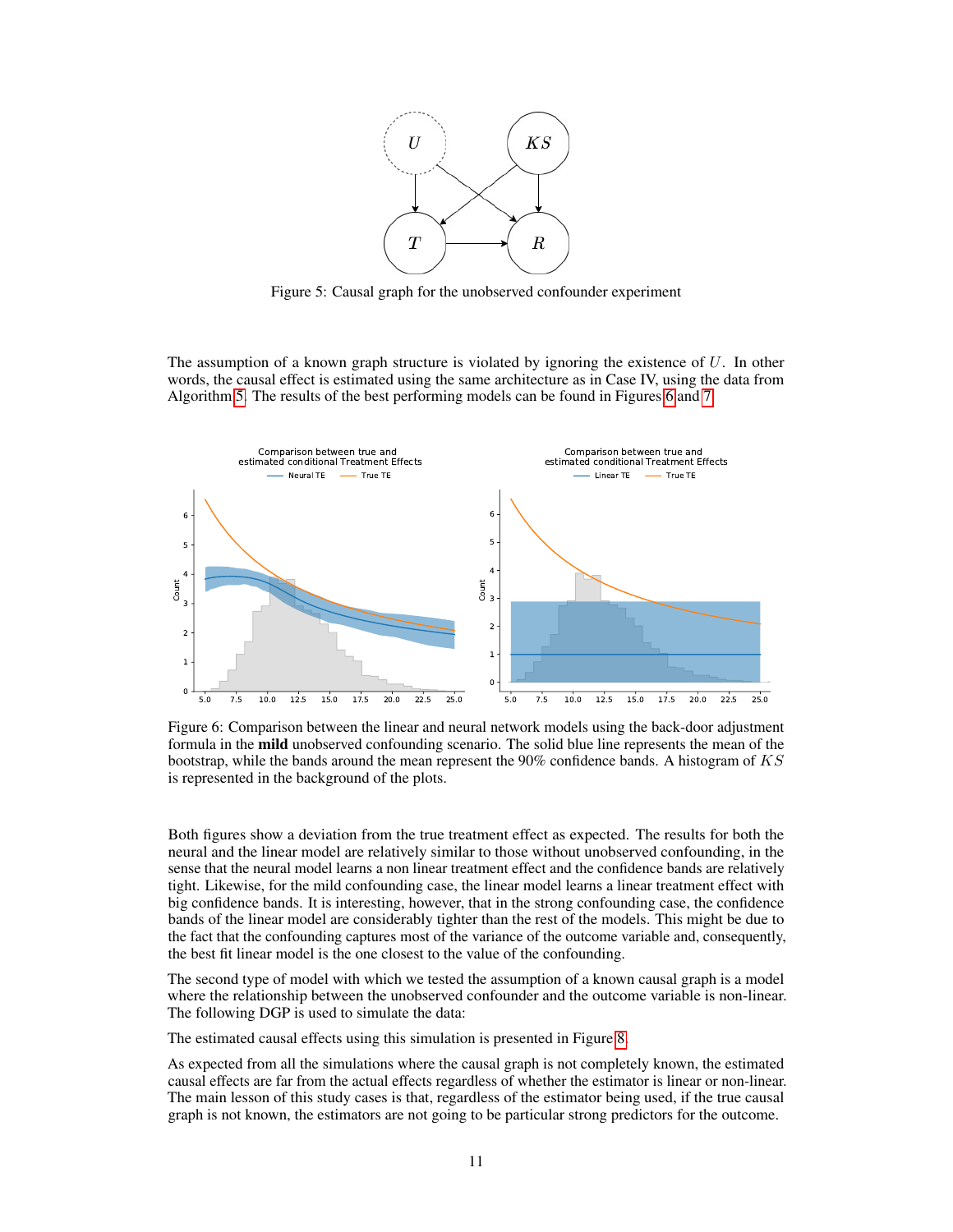<span id="page-11-0"></span>

Figure 7: Comparison between the linear and neural network models using the back-door adjustment formula in the strong unobserved confounding scenario. The solid blue line represents the mean of the bootstrap, while the bands around the mean represent the 90% confidence bands. A histogram of KS is represented in the background of the plots.

Algorithm 6 DGP for the unobserved confounder experiment, including non-linearity

1: for each individual  $i$  do

- 2: Draw  $KS \sim \text{Log-Normal}(2.5, 0.25)$ , we subtract the mean of KS.<br>3: Draw  $U \sim \text{Normal}(0, 1)$ .
- Draw  $U \sim \text{Normal}(0, 1)$ .

4: Draw T with 
$$
P(T = A) = \frac{1}{1 + exp((-KS - U)/10)}
$$
.

- 5: Draw  $R \sim N(\frac{50T}{KS+3} + TU^2, 1)$ .
- 6: end for

<span id="page-11-1"></span>

Figure 8: Comparison between the linear and neural network models using the back-door adjustment formula in the **non-linear** unobserved confounding scenario. The solid blue line represents the mean of the bootstrap, while the bands around the mean represent the 90% confidence bands. A histogram of KS is represented in the background of the plots.

## 5 Conclusions and future work

In this paper, we propose the neural autoregressive density estimator to estimate the causal conditionals. The motivation of this is to avoid having to make any unnecessary assumptions with respect to the functional form of the independent causal mechanisms. We show in several simulation examples,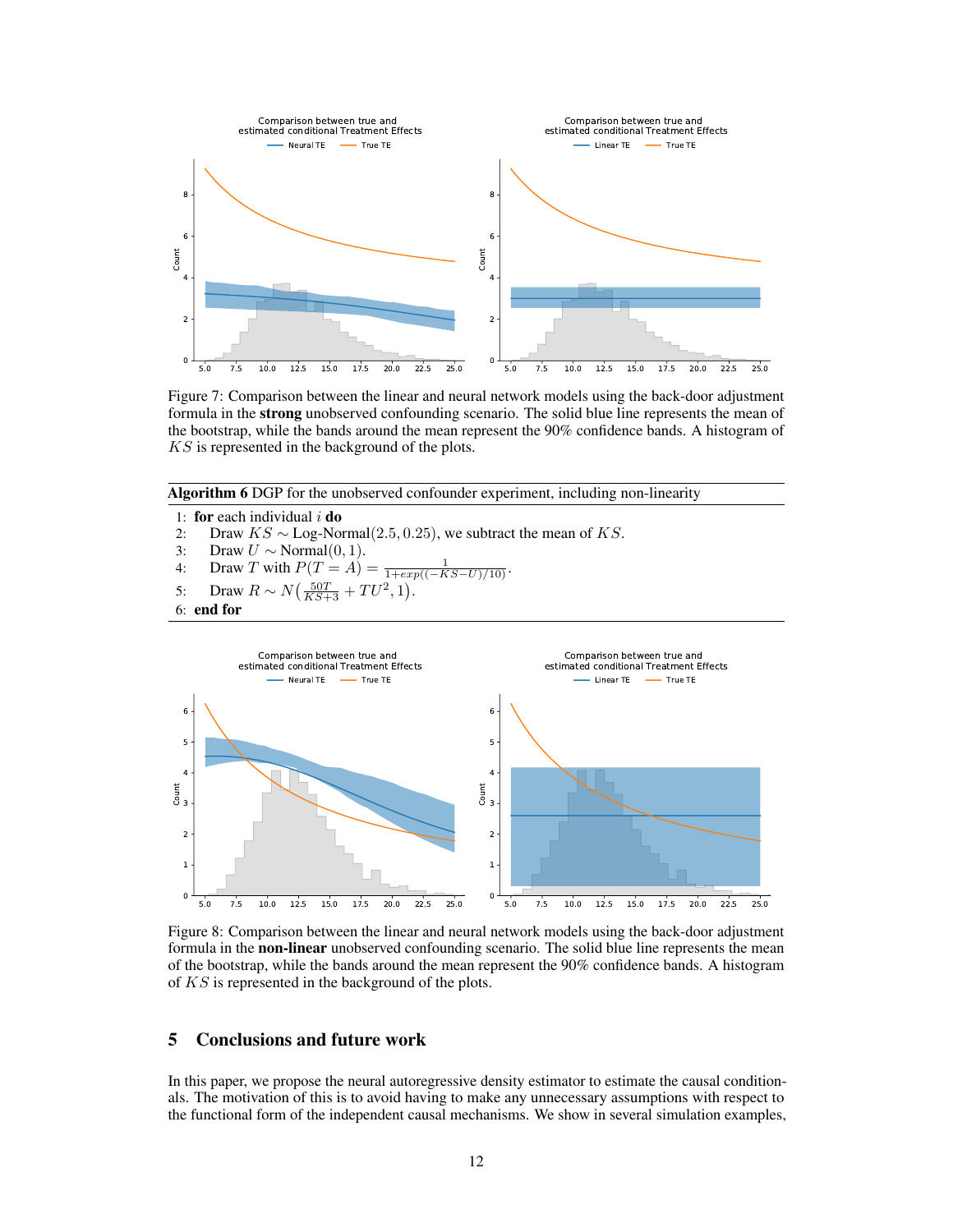with different specifications, that the proposed method is able to recover both linear and non-linear relations, superseding any linear model.

Several conclusions are offered. It is shown that our estimator is effective in recovering non-linear functions when the causal graph is known and the model is supported by data. Based on simulation and bootstrapping, we explore the robustness of the estimator when we diverge from the assumption of knowing the causal graph and having strong data support. As expected, both of these assumptions affect the model results. However, even with limited data support the model provides a reasonable good approximation, as long as the causal graph is known. Assumptions concerning knowing the causal graph are found to be more critical for the model performance. Hence, not adjusting for unobserved confounders will decrease the quality of the estimated causal effects, regardless of the flexibility of the estimation method.

As a final contribution, the paper can be seen as a bridge between theoretical methods from the causality literature and advanced methods from the statistical and machine learning literature.

The paper points to several new research directions. Machine learning researchers who commonly apply neural networks as a tool to capture complex unknown relationships can introduce additional structure to their models by integrating causal models into their framework. Such causal models may go beyond the traditional domains in the causal literature, and consider settings with data coming from images, audio, and speech. On the other hand, methods from the machine learning literature could also deem useful to social sciences in situations where the systems are well studied (in a causal way) but where functional relationships are not known exactly.

In future research, it would be interesting to explore the potential uses of the learned independent causal mechanisms (or single parent-child networks). For example, they could be used to transfer learning (also known as transportability in the causality literature [\(Pearl and Bareinboim, 2014\)](#page-15-0)), or continual learning. In the same context, it would be interesting to study the learned representations in the independent causal mechanisms and whether these representations could be used for "downstream" tasks, for example, in reinforcement learning (?).

## <span id="page-12-0"></span>A Detailed experimental setup

For every experiment, we selected the best performing hyperparameters for three type of neural network activations: linear (which collapses to a linear regression), ii) Rectified Linear Units (ReLU), and iii) hyperbolic tangent (Tanh). For each one of them, two different optimizers: RMSProp and Stochastic Gradient Descent were tested. For each of the optimizers. four different learning rates were used:  $1e^{-2}$ ,  $5e^{-3}$ ,  $1e^{-3}$ , and  $5e^{-4}$ . Finally, five different architectures for the neural networks were tested: 1 Hidden Layer (HL) with 4 units, 1 HL with 8 units, 1 HL with 16 units, 2 HL with 4 units each, and 2 HL with 8 units each. For this paper, a total of  $9x3x4x2x5 = 1080$  neural networks were trained. All the neural networks were trained on the Python programming language, using the PyTorch ? package for neural network estimation and Numpy ? for synthetic data generation.

We selected a single neural network for each experiment and each activation function based on its performance with respect to the ground truth using the Mean Absolute Error (MAE) metric. Alternative metrics such as the Root Mean Squared Error (RMSE) could also be used, however, the results would be similar. After the best architecture was selected, we ran 50 bootstrap samples in order to build the 90% confidence intervals shown in the plots.

Interesting observations were made during the experimental stage of the research. First, the ReLU activation function was inferior in all experiments to both the tanh and linear activation functions, in the sense that all ReLU architectures had greater error than any tanh or linear architecture. Second, the estimates of the interventional distribution under the front-door adjustment are highly variable. We hypothesize this is the case, because the number of Monte Carlo samples used to approximate the second integral of Formula [5](#page-8-1) is only one. **Third**, no single combination of hyperparameters seemed to be superior to others. This is a challenge as in real case scenarios as the ground truth causal effects are unobserved (otherwise there is no causal effect learning task). Nevertheless, it was found that better performing networks usually have higher likelihood with respect to the training data compared to those networks that performed poorly. This was not the case in all experiments but there is a correlation between high likelihood and the models that estimate the causal effects closer to the ground truth. This is not a trivial observation, as all the networks were trained to maximize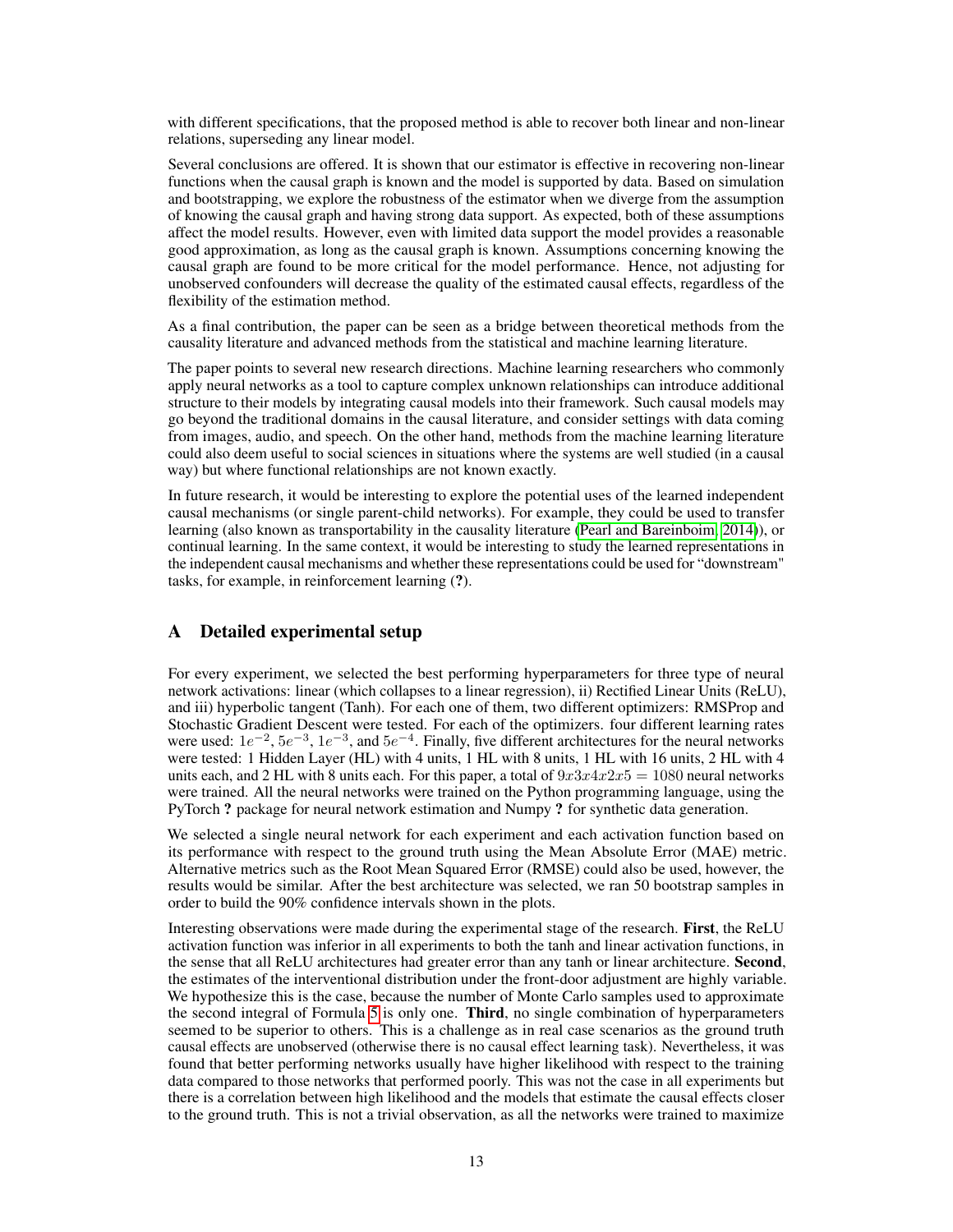the likelihood: why should the models with higher likelihood should also estimate the causal effects best?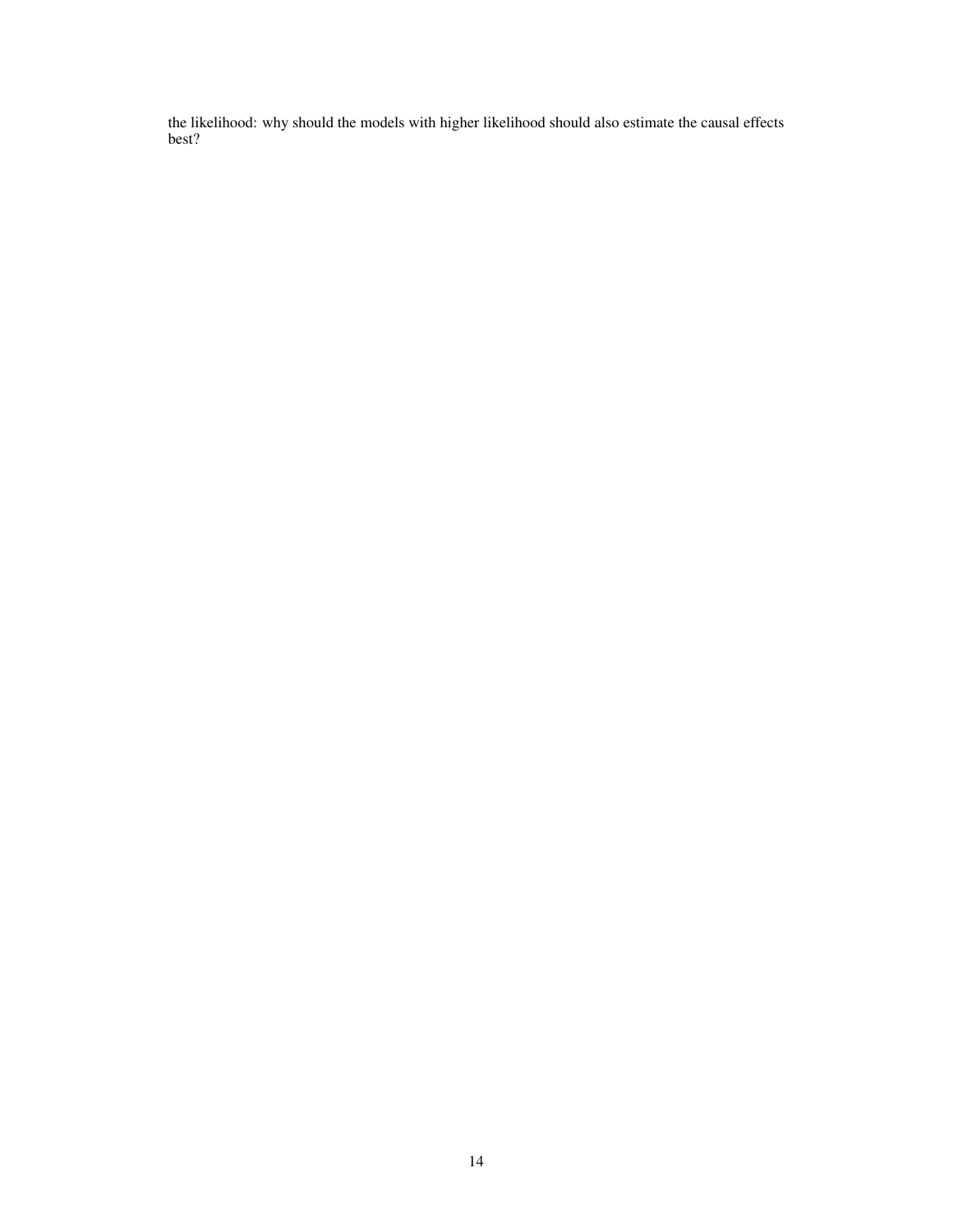## References

- <span id="page-14-15"></span>Agnelli, J., Cadeiras, M., Tabak, E., Turner, C. V., and Vanden-Eijnden, E. (2010). Clustering and classification through normalizing flows in feature space. *Multiscale Modeling & Simulation*, 8(5):1784–1802.
- <span id="page-14-8"></span>Alaa, A. M. and van der Schaar, M. (2017). Bayesian inference of individualized treatment effects using multi-task gaussian processes. In *Advances in Neural Information Processing Systems*, pages 3424–3432.
- <span id="page-14-2"></span>Angrist, J. D. (1990). Lifetime earnings and the vietnam era draft lottery: Evidence from social security administrative records. *The American Economic Review*, 80(3):313–336.
- <span id="page-14-4"></span>Angrist, J. D. and Pischke, J.-S. (2008). *Mostly harmless econometrics: An empiricist's companion*. Princeton university press.
- <span id="page-14-11"></span>Bengio, Y. and Bengio, S. (1999). Modeling high-dimensional discrete data with multi-layer neural networks. In *Proceedings of the 12th International Conference on Neural Information Processing Systems*, NIPS'99, pages 400–406, Cambridge, MA, USA. MIT Press.
- <span id="page-14-10"></span>Bennett, A., Kallus, N., and Schnabel, T. (2019). Deep generalized method of moments for instrumental variable analysis. In *Advances in Neural Information Processing Systems*, pages 3559–3569.
- <span id="page-14-14"></span>Bishop, C. M. (1994). Mixture density networks.
- <span id="page-14-13"></span>Charig, C. R., Webb, D. R., Payne, S. R., and Wickham, J. E. (1986). Comparison of treatment of renal calculi by open surgery, percutaneous nephrolithotomy, and extracorporeal shockwave lithotripsy. *Br Med J (Clin Res Ed)*, 292(6524):879–882.
- <span id="page-14-5"></span>Cybenko, G. (1989). Approximation by superpositions of a sigmoidal function. *Mathematics of Control, Signals, and Systems*, 2(4):303–314.
- <span id="page-14-12"></span>Germain, M., Gregor, K., Murray, I., and Larochelle, H. (2015). Made: Masked autoencoder for distribution estimation. In *International Conference on Machine Learning*, pages 881–889.
- <span id="page-14-1"></span>Goodfellow, I., Bengio, Y., and Courville, A. (2016). *Deep Learning*. MIT Press. [http://www.](http://www.deeplearningbook.org) [deeplearningbook.org](http://www.deeplearningbook.org).
- Goudet, O., Kalainathan, D., Caillou, P., Guyon, I., Lopez-Paz, D., and Sebag, M. (2018). Learning functional causal models with generative neural networks. In *The Springer Series on Challenges in Machine Learning*, pages 39–80. Springer International Publishing.
- <span id="page-14-9"></span>Hartford, J., Lewis, G., Leyton-Brown, K., and Taddy, M. (2017). Deep iv: A flexible approach for counterfactual prediction. In *Proceedings of the 34th International Conference on Machine Learning-Volume 70*, pages 1414–1423. JMLR. org.
- <span id="page-14-6"></span>Hill, J. L. (2011). Bayesian nonparametric modeling for causal inference. *Journal of Computational and Graphical Statistics*, 20(1):217–240.
- Imbens, G. W. and Rubin, D. B. (2015). *Causal Inference for Statistics, Social, and Biomedical Sciences*. Cambridge University Press.
- <span id="page-14-7"></span>Johansson, F., Shalit, U., and Sontag, D. (2016). Learning representations for counterfactual inference. In *International conference on machine learning*, pages 3020–3029.
- Ke, N. R., Wang, J. X., Mitrovic, J., Szummer, M., and Rezende, D. (2020). Amortized learning of neural causal representations. *ArXiv*, abs/2008.09301.
- <span id="page-14-0"></span>Larochelle, H. and Murray, I. (2011). The neural autoregressive distribution estimator. In *Proceedings of the Fourteenth International Conference on Artificial Intelligence and Statistics*, pages 29–37.
- <span id="page-14-3"></span>Miguel, E. and Kremer, M. (2004). Worms: Identifying impacts on education and health in the presence of treatment externalities. *Econometrica*, pages 159–217.